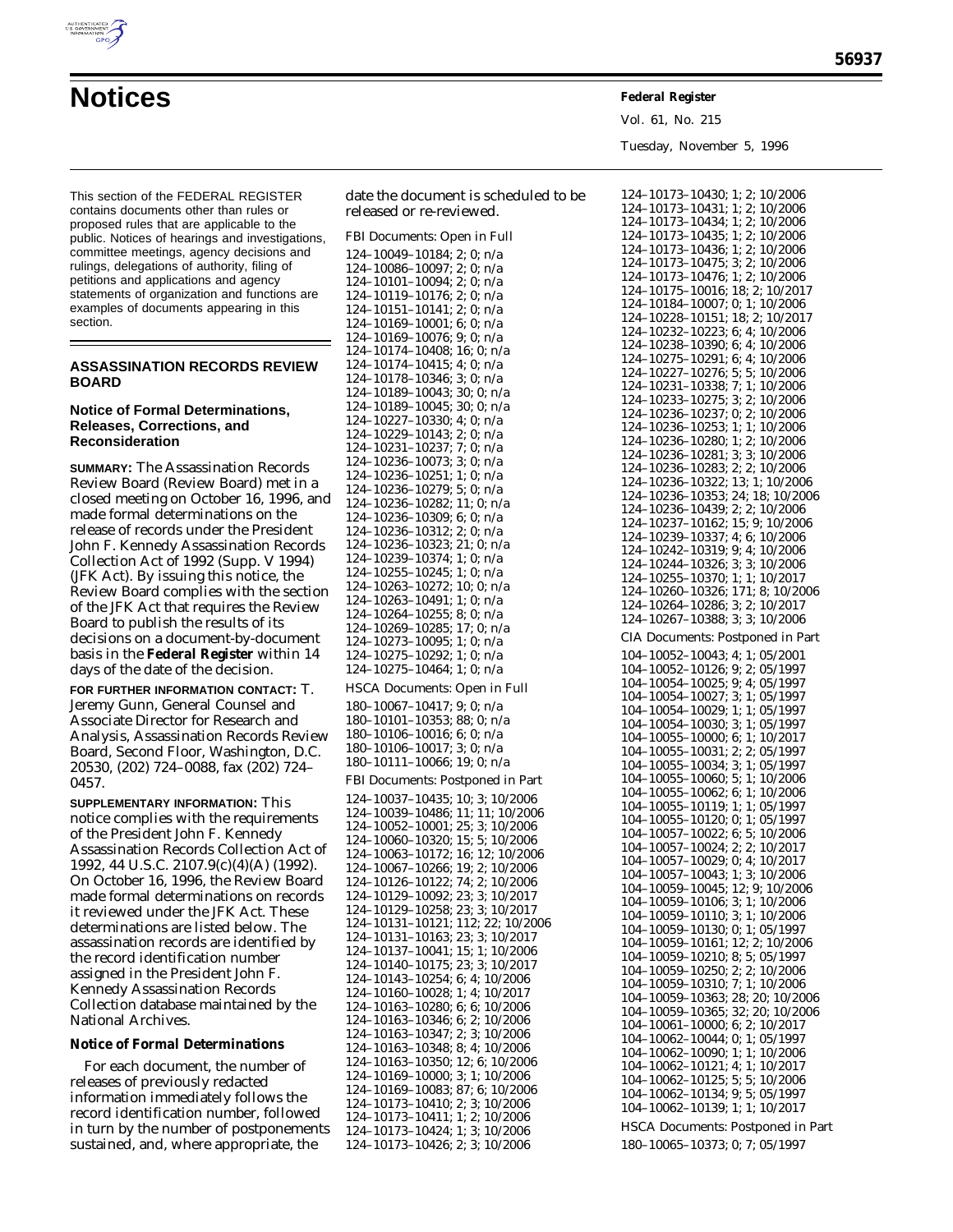124–10231–10332; 124–10231–10334;

| 180-10065-10407; 0; 1; 10/2017  |
|---------------------------------|
| 180-10065-10435: 0: 1: 10/2017  |
| 180-10065-10436; 0; 5; 10/2017  |
| 180-10070-10476; 0; 1; 10/2017  |
| 180-10071-10080; 0; 1; 10/2017  |
| 180-10071-10217; 0; 1; 10/2017  |
| 180-10074-10330; 0; 1; 10/2017  |
| 180-10075-10098; 21; 3; 10/2017 |
| 180-10075-10325: 0: 2: 05/2001  |
| 180-10076-10371; 0; 1; 10/2017  |
| 180-10076-10393; 0; 1; 10/2017  |
| 180-10076-10394; 0; 1; 10/2017  |
| 180-10077-10020: 0: 4: 05/1997  |
| 180-10077-10445; 0; 1; 10/2017  |
| 180-10081-10303; 0; 13; 05/1997 |
| 180-10089-10471: 0: 1: 10/2017  |
| 180-10092-10206: 0: 1: 05/1997  |
| 180-10092-10219; 0; 2; 05/1997  |
| 180-10092-10221; 1; 1; 10/2006  |
| 180-10092-10244: 0: 1: 05/1997  |
| 180-10097-10376: 17: 1: 10/2017 |
| 180-10104-10354; 3; 2; 10/2017  |
| 180-10104-10411; 0; 1; 10/2017  |
| 180-10106-10018; 3; 1; 10/2017  |
| 180-10107-10001: 0: 1: 05/1997  |
| 180-10110-10011; 0; 1; 05/1997  |

#### **Notice of Additional Releases**

After consultation with appropriate Federal Agencies, the Review Board announces that the following Federal Bureau of Investigation records are now being opened in full:

124–10144–10290; 124–10144–10326; 124–10151–10143; 124–10151–10183; 124–10151–10194; 124–10164–10061; 124–10164–10289; 124–10164–10290; 124–10164–10319; 124–10164–10347; 124–10167–10146; 124–10167–10158; 124–10167–10432; 124–10172–10369; 124–10172–10377; 124–10173–10158; 124–10173–10159; 124–10173–10160; 124–10173–10162; 124–10173–10163; 124–10173–10425; 124–10173–10433; 124–10173–10438; 124–10173–10442; 124–10173–10444; 124–10173–10448; 124–10173–10474; 124–10173–10477; 124–10173–10479; 124–10174–10002; 124–10177–10191; 124–10177–10280; 124–10178–10075; 124–10178–10083; 124–10178–10141; 124–10178–10144; 124–10178–10192; 124–10178–10200; 124–10178–10205; 124–10178–10213; 124–10178–10305; 124–10178–10317; 124–10178–10346; 124–10178–10495; 124–10179–10050; 124–10179–10074; 124–10179–10077; 124–10182–10112; 124–10183–10266; 124–10183–10285; 124–10183–10286; 124–10184–10006; 124–10184–10010; 124–10184–10011; 124–10184–10051; 124–10185–10065; 124–10185–10070; 124–10185–10081; 124–10188–10459; 124–10227–10220; 124–10227–10287; 124–10227–10291; 124–10229–10425; 124–10229–10426; 124–10229–10486; 124–10229–10489; 124–10229–10490; 124–10229–10492; 124–10230–10432; 124–10230–10438; 124–10230–10440; 124–10230–10442; 124–10230–10443; 124–10230–10449; 124–10230–10482; 124–10230–10486; 124–10230–10490; 124–10230–10494; 124–10230–10495; 124–10231–10167; 124–10231–10187; 124–10231–10286; 124–10231–10294; 124–10231–10313;

124–10232–10336; 124–10232–10348; 124–10232–10350; 124–10233–10374; 124–10233–10375; 124–10233–10379; 124–10233–10387; 124–10233–10392; 124–10233–10393; 124–10233–10394; 124–10233–10395; 124–10233–10409; 124–10233–10414; 124–10233–10415; 124–10233–10416; 124–10233–10431; 124–10233–10437; 124–10233–10441; 124–10234–10335; 124–10235–10107; 124–10236–10031; 124–10236–10158; 124–10236–10251; 124–10236–10276; 124–10236–10278; 124–10236–10283; 124–10236–10288; 124–10236–10299; 124–10236–10337; 124–10236–10366; 124–10236–10383; 124–10236–10418; 124–10236–10439; 124–10237–10138; 124–10237–10139; 124–10237–10143; 124–10237–10144; 124–10237–10161; 124–10237–10166; 124–10237–10426; 124–10238–10229; 124–10238–10357; 124–10239–10112; 124–10239–10115; 124–10239–10132; 124–10239–10134; 124–10239–10143; 124–10239–10166; 124–10239–10167; 124–10239–10168; 124–10239–10174; 124–10239–10178; 124–10239–10185; 124–10239–10209; 124–10239–10211; 124–10239–10491; 124–10240–10013; 124–10240–10014; 124–10240–10018; 124–10240–10019; 124–10240–10036; 124–10240–10038; 124–10240–10039; 124–10240–10041; 124–10240–10046; 124–10240–10047; 124–10240–10049; 124–10240–10055; 124–10240–10059; 124–10240–10070; 124–10240–10077; 124–10240–10081; 124–10240–10082; 124–10240–10097; 124–10241–10079; 124–10241–10193; 124–10241–10221; 124–10241–10267; 124–10242–10000; 124–10242–10010; 124–10243–10002; 124–10243–10004; 124–10243–10007; 124–10243–10022; 124–10243–10023; 124–10243–10034; 124–10244–10011; 124–10244–10281; 124–10244–10302; 124–10244–10374; 124–10244–10377; 124–10244–10388; 124–10245–10053; 124–10246–10381; 124–10247–10173; 124–10247–10312; 124–10248–10303; 124–10248–10330; 124–10250–10227; 124–10251–10298; 124–10251–10409; 124–10253–10049; 124–10254–10191; 124–10254–10289; 124–10256–10319; 124–10256–10322; 124–10256–10373; 124–10258–10189; 124–10258–10195; 124–10258–10412; 124–10259–10447; 124–10259–10448; 124–10260–10105; 124–10260–10169; 124–10261–10025; 124–10262–10046; 124–10262–10073; 124–10262–10124; 124–10263–10013; 124–10264–10476; 124–10265–10385; 124–10267–10474; 124–10268–10338; 124–10268–10373; 124–10269–10280; 124–10269–10282; 124–10271–10083; 124–10271–10095; 124–10272–10066; 124–10272–10071; 124–10273–10207; 124–10273–10215; 124–10275–10242; 124–10275–10243; 124–10275–10377

After consultation with appropriate Federal Agencies, the Review Board announces that the following Central Intelligence Agency records are now being opened in full:

104–10003–10129; 104–10050–10008;

| 104-10050-10012;<br>104–10050–10013;                                               |
|------------------------------------------------------------------------------------|
| 104-10050-10014;<br>104-10050-10015;                                               |
| 104-10050-10016;<br>104–10050–10022;                                               |
| 104-10050-10025;<br>104–10050–10027;                                               |
| 104-10050-10030;<br>104-10050-10034;                                               |
| 104-10050-10036;<br>104-10050-10037;                                               |
| 104-10050-10039;<br>104-10050-10040;                                               |
| $104 - 10050 - 10041;$<br>104–10050–10042;                                         |
| 104-10050-10044;<br>104-10050-10047;                                               |
| 104-10050-10052                                                                    |
| 104–10050–10051;<br>104–10050–10053;<br>$-10050 - 10057;$<br>104-                  |
|                                                                                    |
| 104-10050-10058;<br>-<br>104-10050-10059;<br>104-10050-10069;                      |
| 104-10050-10065;                                                                   |
| 104-10050-10071;<br>104–10050–10075;                                               |
| 104-10050-10078;<br>104-10050-10081;                                               |
| 104-10050-10082;<br>104-10050-10083;                                               |
| 104-10050-10084;<br>104-10050-10085;                                               |
| 104–10050–10088;<br>104–10050–10090;                                               |
| 104-10050-10094;<br>104-10050-10092;                                               |
| 104-10050-10096;<br>104-10050-10098;                                               |
| 104-10050-10100;<br>104-10050-10102;                                               |
| 104-10050-10112;<br>104-10050-10114;                                               |
|                                                                                    |
| $104-10050-10115;$<br>104-10050-10117;<br>$104-10050-10116;$<br>$104-10050-10120;$ |
|                                                                                    |
| 104-10050-10122<br>104–10050–10124;                                                |
| 104-10050-10128;<br>104-10050-10126;                                               |
| 104-10050-10130;<br>104-10050-10132;                                               |
| 104-10050-10134;<br>104-10050-10145;                                               |
| 104-10050-10147;<br>104-10050-10148;                                               |
| 104-10050-10160;<br>104-10050-10163;                                               |
| 104-10050-10168;<br>104-10050-10171;                                               |
| 104-10050-10173;<br>104–10050–10174;                                               |
| 104-10050-10176;<br>104-10050-10179;                                               |
| 104-10050-10185;                                                                   |
| 104–10050–10184;<br>104–10050–10186;<br>104-10050-10190;                           |
| $104 - 10050 - 10193;$<br>$104 - 10050 - 10198;$                                   |
| 104-10050-10194;<br>104-10050-10199;                                               |
| 104-10050-10201;<br>104-10050-10202;                                               |
| 104-10050-10203;<br>104-10050-10209;                                               |
| 104-10050-10214;<br>104-10059-10003;                                               |
| 104-10059-10005;                                                                   |
| 104–10059–10009;                                                                   |
| 104-10059-10014;<br>104-10059-10015;                                               |
| 104-10059-10016;<br>104-10059-10017;                                               |
| 104-10059-10018;<br>104-10059-10021;                                               |
| 104-10059-10022;<br>104–10059–10035;                                               |
| 104-10059-10037;<br>104-10059-10039;                                               |
| 104–10059–10042;<br>104–10059–10048;<br>104-10059-10043;<br>104-10059-10054;       |
|                                                                                    |
| 104-10059-10064;<br>104–10059–10065;                                               |
| 104-10059-10069;<br>104-10059-10076;                                               |
| 104-10059-10080;<br>104-10059-10083;                                               |
| 104-10059-10090;<br>104-10059-10097;                                               |
| 104-10059-10102;<br>104–10059–10103;                                               |
| 104-10059-10123;<br>104-10059-10118;                                               |
| 104-10059-10125;<br>$104 - 10059 - 10126;$                                         |
|                                                                                    |
|                                                                                    |
| $104 - 10059 - 10158;$<br>104-10059-10178;                                         |
| 104-10059-10180;<br>104-10059-10183;<br>104-10072-10321                            |

After consultation with appropriate Federal Agencies, the Review Board announces that the following House Select Committee on Assassination records are now being opened in full:

180–10065–10332; 180–10065–10443; 180–10065–10471; 180–10065–10483; 180–10065–10495; 180–10065–10496; 180–10069–10475; 180–10070–10231; 180–10070–10307; 180–10070–10384; 180–10070–10406; 180–10070–10409; 180–10070–10418; 180–10071–10198; 180–10071–10220; 180–10071–10230; 180–10072–10236; 180–10072–10334; 180–10072–10396; 180–10074–10005; 180–10074–10051; 180–10074–10122; 180–10074–10216; 180–10075–10008;